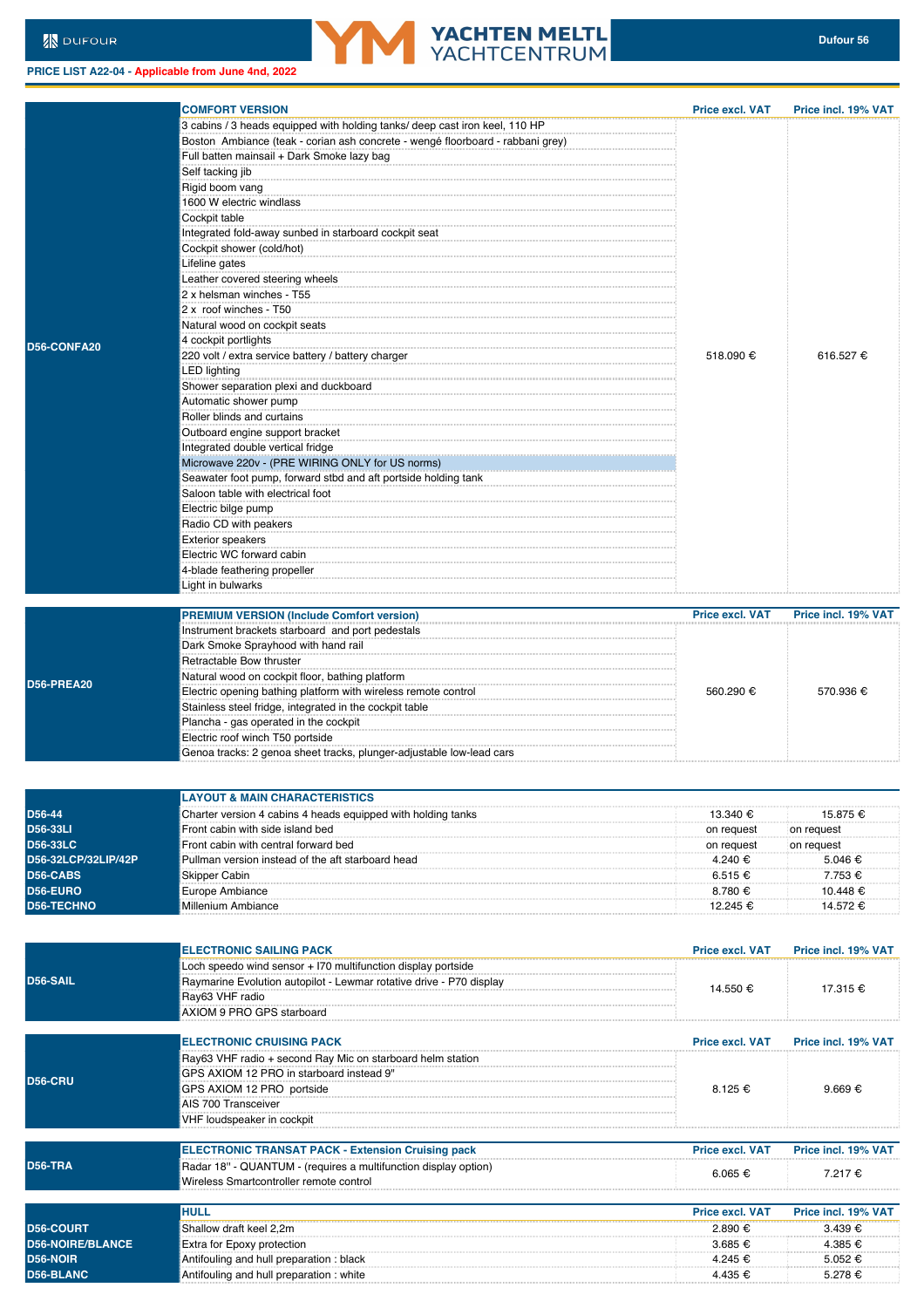| <b>D56-150CV</b>   | <b>ENGINE</b>                                                                                                                                                          | <b>Price excl. VAT</b> | Price incl. 19% VAT |
|--------------------|------------------------------------------------------------------------------------------------------------------------------------------------------------------------|------------------------|---------------------|
|                    | 150HP engine, shaft drive, with feathering propeller                                                                                                                   | 12.580 €               | 14.970 €            |
| D56-PROP           | Retractable bow thruster                                                                                                                                               | 17.310 €               | 20.599 €            |
| D56-PROPR          | Docking system : Stern rectractable Thruster (requires bow thruster option)                                                                                            | 17.310 €               | 20.599 €            |
|                    |                                                                                                                                                                        |                        |                     |
|                    | <b>RIGGING / DECK HARDWARE</b>                                                                                                                                         | <b>Price excl. VAT</b> | Price incl. 19% VAT |
| <b>D56-ME</b>      | Furling mast (manual), mainsail without batten                                                                                                                         | 2.700 €                | 3.213 €             |
| <b>D56-MNOIR</b>   | Mast / Boom painting                                                                                                                                                   | 9.275 €                | 11.037 €            |
| <b>D56-MENOIR</b>  | <b>Black roller matst</b>                                                                                                                                              | On request             | On request          |
| D56-MCAR           | Carbon mast                                                                                                                                                            | On request             | On request          |
| D56-VOFF           | Offshore sails (instead of standard sails) (not available with furling mast)                                                                                           | 8.200 €                | 9.758 €             |
| D56-CZER           | Code Zero on furling system                                                                                                                                            | 13.340 €               | 15.875 €            |
| <b>D56-CHARGEN</b> | Genoa tracks: 2 genoa sheet tracks, plunger-adjustable low-lead cars                                                                                                   | 3.640 €                | 4.332 €             |
| <b>D56-ACSPIBD</b> | Asymmetrical deck fitting                                                                                                                                              | 2.060 €                | 2.451 €             |
| D56-WELGEN1        | 2 x electric helsman winches (Genoa with Premium version) T55                                                                                                          | 9.750 €                | 11.603 €            |
| D56-WELGEN2        | 2 x electric helsman winches (Genoa with Premium version) T65                                                                                                          | 10.310 €               | 12.269 €            |
| D56-WGEN           | Extra for upgraded helsman winches (Genoa with Premium version) T65                                                                                                    | 1.270 €                | 1.511 €             |
| D56-WSPI           | 2 x coaming winches - T55                                                                                                                                              | 4.775 €                | 5.682 €             |
| <b>D56-WELSPI</b>  | 2 x electric coaming winches - T55                                                                                                                                     | 8.360 €                | 9.948 €             |
| <b>D56-WELROB</b>  | Electric roof winch T50 on portside (Mainsail / spi halyard)                                                                                                           | 4.710 €                | 5.605 €             |
| <b>D56-WELROT</b>  | Electric roof winch T50 on starboard (genoa halyard)                                                                                                                   | 4.710 €                | 5.605 €             |
| D56-PATR           |                                                                                                                                                                        |                        |                     |
|                    | Hydraulic backstay tensioner - Unavailable with furling mast                                                                                                           | 3.200 €                | 3.808 €             |
|                    |                                                                                                                                                                        |                        |                     |
|                    | <b>DECK EQUIPMENT</b>                                                                                                                                                  | <b>Price excl. VAT</b> | Price incl. 19% VAT |
| <b>D56-FDC2</b>    | .<br>Natural wood on cockpit floor, bathing platform<br>באמצו וסיד שטרידופט איז וואס איז א איז א איז א א דער איז א א דער איז א דער איז א דער איז א דער איז א דער דער ז | 7.460 €                | 8.877 €             |
| <b>D56-FDC3</b>    |                                                                                                                                                                        | 1.500 €                | 1.785 €             |
| <b>D56-DR2</b>     | Natural wood with wooden frames on the roof                                                                                                                            | 8.100 €                | 9.639 €             |
| D56-PASCO2         | Natural wood with wooden frames on side decks                                                                                                                          | 29.380 €               | 34.962 €            |
| <b>D56-FDC6</b>    | Extra for cockpit seat + cockpit floor + bathing platform in synthetic teak with grey joints with frames                                                               | 9.900 €                | 11.781 €            |
|                    | (requires D56-FDC1 or D56-PREA20)                                                                                                                                      |                        |                     |
| D56-PASCO5         | Side decks + aft cockpit seats in synthetic teak with grey joints and frames                                                                                           | 33.370 €               | 39.710 €            |
| <b>D56-DR5</b>     | Roof in synthetic teak with grey joints and frames                                                                                                                     | 8.400 €                | 9.996 €             |
| D56-PETIN          | Stainless steel bow protection                                                                                                                                         | 785 €                  | 934 €               |
| D56-MOUIL          | Mooring equipment with 6 fenders and 3 lines                                                                                                                           | 3.350 €                | 3.987 €             |
| <b>D56-OPTEAR</b>  | Electric opening bathing platform with wireless remote control                                                                                                         | 5.395 €                | 6.420 €             |
| D56-DARK           | Dark smoke exterior cushions                                                                                                                                           | 9.505 €                | 11.311 €            |
| <b>D56-HTCOCK</b>  | Steering wheel covers + cockpit table cover                                                                                                                            | 1.500 €                | 1.785 €             |
| D56-ACAB           | Sprayhood with hand rail                                                                                                                                               | 5.215 €                | 6.206 €             |
| <b>D56-BIM</b>     | Dark Smoke Bimini                                                                                                                                                      | 6.065 €                | 7.217 €             |
| D56-ECH            | Ladder for lifeline gates                                                                                                                                              | 705 €                  | 839 €               |
| D56-MAIR           | Dorade box                                                                                                                                                             | 485 €                  | 577€                |
| <b>D56-BARCOMP</b> | Fiberglass steering wheels black                                                                                                                                       | 2.790 €                | 3.320 €             |
| D56-BARCOMP1       | Fiberglass steering wheels white                                                                                                                                       | 2.790 €                | 3.320 €             |
| D56-PASSC          | Composite Gangway                                                                                                                                                      | 5.140 €                | 6.117 €             |
| D56-PASS           | Hydraulic Gangway Stainless steel                                                                                                                                      | 32.890 €               | 39.139 €            |
| D56-RINC           | Automatic anchor locker rinsing (seawater)                                                                                                                             | 935€                   | 1.113 €             |
| D56-TAQU           | Folding mooring cleats                                                                                                                                                 | 2.115 €                | 2.517 €             |
| <b>D56-TREUI</b>   | 12V windlass + Air Pump(in/out) + 2,4m x 1,43m (7ft10" x 4ft 8"tender) with rolling systems                                                                            | 4.930 €                | 5.867 €             |
| D56-VBOME          | V aluminium boom                                                                                                                                                       |                        |                     |
|                    |                                                                                                                                                                        |                        |                     |
|                    |                                                                                                                                                                        | 11.965 €               | 14.238 €            |
|                    |                                                                                                                                                                        |                        |                     |
|                    | <b>INTERIOR</b>                                                                                                                                                        | <b>Price excl. VAT</b> | Price incl. 19% VAT |
| <b>D56-TAP</b>     | Carpet                                                                                                                                                                 | 6.990 €                | 8.318 €             |
| D56-SABR           | Extra for SAHARA BROWN saloon cushions                                                                                                                                 | 1.790 €                | 2.130 €             |
| D56-SABE           | Extra for SAHARA BEIGE saloon cushions                                                                                                                                 | 1.790 €                | 2.130 €             |
| <b>D56-BB</b>      | Extra for BONANZA BEIGE saloon cushions                                                                                                                                | 1.790 €                | 2.130 €             |
| D56-RABES          | Extra for RABBANI BEIGE saloon cushions                                                                                                                                | 1.790 €                | 2.130 €             |
| D56-RALG           | Extra for RABBANI LIGHT GREY saloon cushions                                                                                                                           | 1.790 €                | 2.130 €             |
| D56-RAGS           | Extra for RABBANI GREY saloon cushions                                                                                                                                 | 1.790 €                | 2.130 €             |
| <b>D56-SOBE</b>    | Extra for SOFT BEIGE saloon cushions                                                                                                                                   | 2.655 €                | 3.159 €             |
| <b>D56-SOM3</b>    | Slatted mattress support (3 cabins version)                                                                                                                            | 3.210 €                | 3.820 €             |
| <b>D56-SOM4</b>    | Slatted mattress support (4 cabins version)                                                                                                                            | 4.275 €                | 5.087 €             |
| <b>D56-CARTRAN</b> | Saloon table convertible into berth                                                                                                                                    | 680€                   | 809€                |
|                    |                                                                                                                                                                        |                        |                     |
|                    | <b>ELECTRICAL SYSTEM</b>                                                                                                                                               | <b>Price excl. VAT</b> | Price incl. 19% VAT |
| <b>D56-VIN</b>     | Electric wine cooler 220v                                                                                                                                              | $3.045 \in$            | 3.624 €             |
| D56-LAVL           | Washing machine in the aft head starboard (replaces toilet) 220v only                                                                                                  | 2.280 €                | 2.713 €             |
| <b>D56-EXPUS</b>   | Espresso machine PRE-WIRING ONLY - USA Norm (instead of EU Norm)                                                                                                       | 220 €                  | 262 €               |
| <b>D56-EXP</b>     | Espresso machine 220v only                                                                                                                                             | 495 €                  | 589 €               |
| <b>D56-GPEELEC</b> | Generator 10000i + combi charger, inverter - USA Norm (instead of EU Norm)                                                                                             | 30.840 €               | 36.700 €            |
| D56-GPEELEC        | Generator 10000i + combi charger, inverter                                                                                                                             | 32.075 €               | 38.169 €            |
| D56-HEAT           | Water heating                                                                                                                                                          | 10.915 €               | 12.989 €            |
| D56-LAVV           | Dishwasher 220v only                                                                                                                                                   | 2.080 €                | 2.475 €             |
| D56-CLIM           | Air conditioning 110v/220v reversible & dehumidifier                                                                                                                   | 26.680 €               | 31.749 €            |
| D56-FRIGBD         | Fridge below kitchen work plan                                                                                                                                         | 1.895 €                | 2.255 €             |
| D56-PLAN           | Plancha - gas operated in the cockpit                                                                                                                                  | 2.060 €                | 2.451 €             |
| <b>D56-FRIGCK</b>  | Stainless steel cold box, integrated in the cockpit table                                                                                                              | 1.575 €                | 1.874 €             |
| D56-TV32TDUS       | TV 32" in saloon, PRE-WIRING AND LIFT 110V only (NO TV SUPPLIED) - USA Norm (instead of EU N                                                                           | 3.640 €                | 4.332 €             |
| <b>D56-TV32TD</b>  | TV 32" in saloon, electric lifting system starboard                                                                                                                    | 4.170 €                | 4.962 €             |
| <b>D56-TV40B</b>   | TV 40" front cabin side island bed                                                                                                                                     | 2.785 €                | 3.314 €             |
| <b>D56-TV22C</b>   | TV 22" front cabin Central forward bed                                                                                                                                 | 1.870 €                | 2.225 €             |